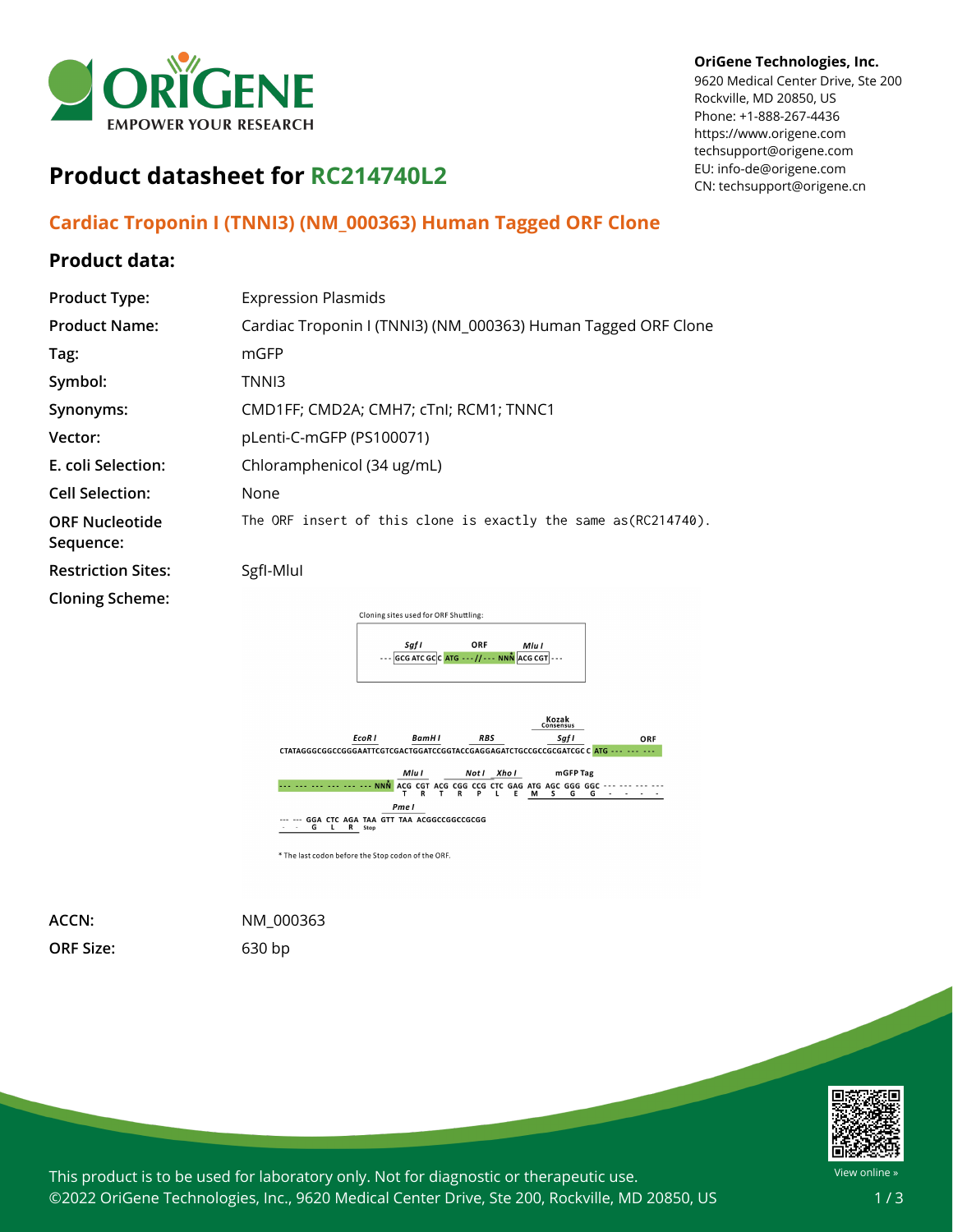| ORIGENE                       | Cardiac Troponin I (TNNI3) (NM_000363) Human Tagged ORF Clone - RC214740L2                                                                                                                                                                                                                                                                                                                                                                                                                                                                  |
|-------------------------------|---------------------------------------------------------------------------------------------------------------------------------------------------------------------------------------------------------------------------------------------------------------------------------------------------------------------------------------------------------------------------------------------------------------------------------------------------------------------------------------------------------------------------------------------|
| <b>OTI Disclaimer:</b>        | Due to the inherent nature of this plasmid, standard methods to replicate additional amounts<br>of DNA in E. coli are highly likely to result in mutations and/or rearrangements. Therefore,<br>OriGene does not guarantee the capability to replicate this plasmid DNA. Additional amounts<br>of DNA can be purchased from OriGene with batch-specific, full-sequence verification at a<br>reduced cost. Please contact our customer care team at custsupport@origene.com or by<br>calling 301.340.3188 option 3 for pricing and delivery. |
|                               | The molecular sequence of this clone aligns with the gene accession number as a point of<br>reference only. However, individual transcript sequences of the same gene can differ through<br>naturally occurring variations (e.g. polymorphisms), each with its own valid existence. This<br>clone is substantially in agreement with the reference, but a complete review of all prevailing<br>variants is recommended prior to use. More info                                                                                              |
| <b>OTI Annotation:</b>        | This clone was engineered to express the complete ORF with an expression tag. Expression<br>varies depending on the nature of the gene.                                                                                                                                                                                                                                                                                                                                                                                                     |
| Components:                   | The ORF clone is ion-exchange column purified and shipped in a 2D barcoded Matrix tube<br>containing 10ug of transfection-ready, dried plasmid DNA (reconstitute with 100 ul of water).                                                                                                                                                                                                                                                                                                                                                     |
| <b>Reconstitution Method:</b> | 1. Centrifuge at 5,000xg for 5min.<br>2. Carefully open the tube and add 100ul of sterile water to dissolve the DNA.<br>3. Close the tube and incubate for 10 minutes at room temperature.<br>4. Briefly vortex the tube and then do a quick spin (less than 5000xg) to concentrate the liquid<br>at the bottom.<br>5. Store the suspended plasmid at -20°C. The DNA is stable for at least one year from date of<br>shipping when stored at -20°C.                                                                                         |
| RefSeq:                       | NM 000363.3                                                                                                                                                                                                                                                                                                                                                                                                                                                                                                                                 |
| <b>RefSeq Size:</b>           | 2073 bp                                                                                                                                                                                                                                                                                                                                                                                                                                                                                                                                     |
| <b>RefSeq ORF:</b>            | 633 bp                                                                                                                                                                                                                                                                                                                                                                                                                                                                                                                                      |
| Locus ID:                     | 7137                                                                                                                                                                                                                                                                                                                                                                                                                                                                                                                                        |
| UniProt ID:                   | P19429                                                                                                                                                                                                                                                                                                                                                                                                                                                                                                                                      |
| <b>Cytogenetics:</b>          | 19q13.42                                                                                                                                                                                                                                                                                                                                                                                                                                                                                                                                    |
| <b>Protein Families:</b>      | Druggable Genome, ES Cell Differentiation/IPS, Stem cell - Pluripotency                                                                                                                                                                                                                                                                                                                                                                                                                                                                     |
| <b>Protein Pathways:</b>      | Cardiac muscle contraction, Dilated cardiomyopathy, Hypertrophic cardiomyopathy (HCM)                                                                                                                                                                                                                                                                                                                                                                                                                                                       |
| MW:                           | 23.8 kDa                                                                                                                                                                                                                                                                                                                                                                                                                                                                                                                                    |

This product is to be used for laboratory only. Not for diagnostic or therapeutic use. ©2022 OriGene Technologies, Inc., 9620 Medical Center Drive, Ste 200, Rockville, MD 20850, US